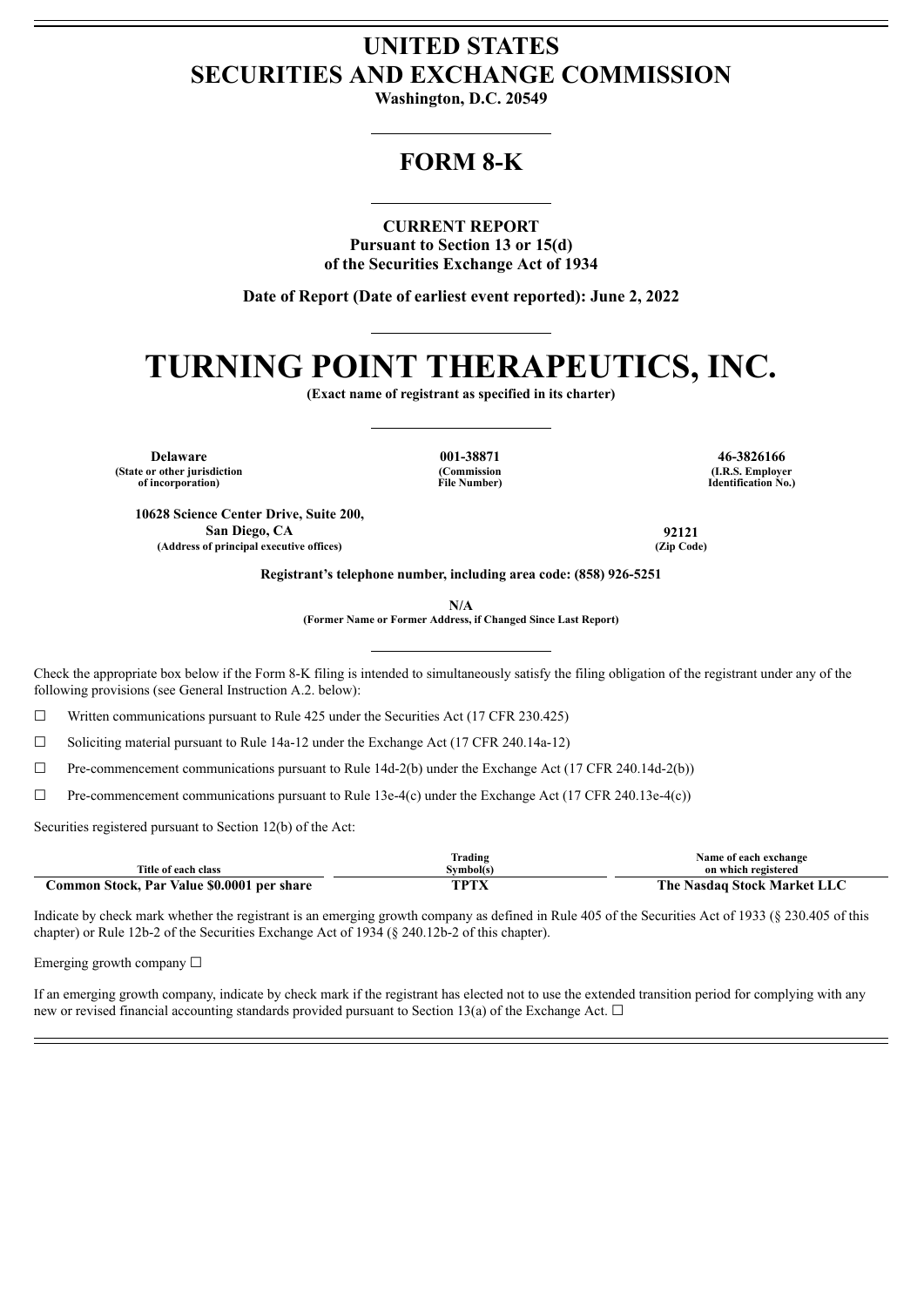#### **Item 8.01 Other Events.**

On June 3, 2022, Turning Point Therapeutics, Inc., a Delaware corporation (the "*Company*"), announced the execution of an Agreement and Plan of Merger (the "*Merger Agreement*") with Bristol-Myers Squibb Company, a Delaware corporation ("*Parent*"), and Rhumba Merger Sub Inc., a Delaware corporation and a wholly owned subsidiary of Parent ("*Purchaser*"). A copy of the press release is attached as Exhibit 99.1 and incorporated herein by reference.

A copy of the Merger Agreement will be filed with the Securities and Exchange Commission (the "*SEC*") as soon as is reasonably practicable.

#### **Item 9.01 Financial Statements and Exhibits.**

(d) Exhibits

| Exhibit<br>Number | Description                                                                                                         |  |
|-------------------|---------------------------------------------------------------------------------------------------------------------|--|
| 99.1              | <u>Joint Press Release of Bristol-Myers Squibb Company and Turning Point Therapeutics, Inc., dated June 3, 2022</u> |  |
| 104               | Cover Page Interactive Date File (embedded within the Inline XBRL document)                                         |  |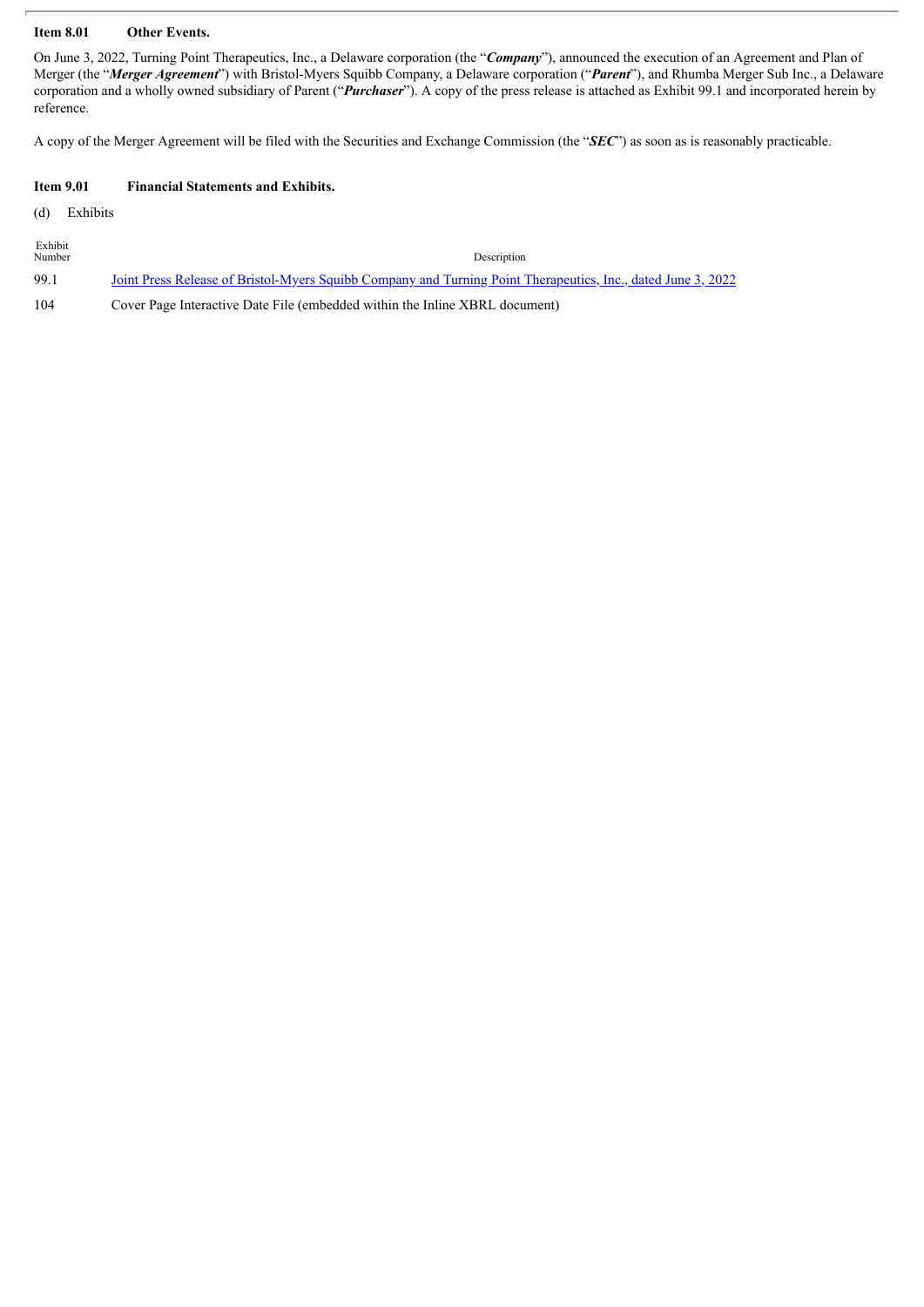#### **Additional Information about the Tender Offer and Where to Find It**

The tender offer referenced in this communication has not yet commenced. This communication is for information purposes only and is neither an offer to buy nor a solicitation of an offer to sell any securities of Turning Point, nor is it a substitute for the tender offer materials that Purchaser will file with the SEC upon commencement of the tender offer. The solicitation of an offer to sell and the offer to buy shares of Turning Point's common stock will only be made pursuant to a tender offer statement on Schedule TO, including an offer to purchase, a letter of transmittal and other related materials that Purchaser, a wholly owned subsidiary of Parent, intends to file with the SEC. In addition, Turning Point will file with the SEC a Solicitation/Recommendation Statement on Schedule 14D-9 with respect to the tender offer.

#### Stockholders and Investors are strongly advised to read these documents when they become available, including the Solicitation/Recommendation Statement of Turning Point on Schedule 14D-9 and any amendments or supplements thereto, as well as any other documents relating to the tender offer and the merger that are filed with the SEC, carefully and in their entirety prior to making any decisions with respect to whether to tender their shares into the tender offer because they contain important information, including the terms and **conditions of the tender offer.**

Once filed, investors will be able to obtain the tender statement on Schedule TO, the offer to purchase, the Solicitation/Recommendation Statement of Turning Point on Schedule 14D-9 and related offer materials with respect to the tender offer and the merger, free of charge at the SEC's website at www.sec.gov or from the information agent that will be named in the tender offer materials. Investors may also obtain, at no charge, the documents filed with or furnished to the SEC by Turning Point under the "*Investors*" section of Turning Point's website at www.tptherapeutics.com.

#### **Forward-Looking Statements**

Certain statements either contained in or incorporated by reference into this document, other than purely historical information, including statements relating to the acquisition of Turning Point by Parent and any statements relating to Turning Point's business and expected operating results, and the assumptions upon which those statements are based, are "forward-looking statements." These forward-looking statements generally include statements that are predictive in nature and depend upon or refer to future events or conditions, and include words such as "believes," "plans," "anticipates," "projects," "estimates," "expects," "intends," "strategy," "future," "opportunity," "may," "will," "should," "could," "potential," or similar expressions. Such forward-looking statements include those relating to the ability to complete and the timing of completion of the transactions contemplated by the Merger Agreement including the parties' ability to satisfy the conditions to the consummation of the tender offer and the other conditions set forth in the Merger Agreement and the possibility of any termination of the Merger Agreement. The forward-looking statements contained in this document are based on current expectations and assumptions that are subject to risks and uncertainties which may cause actual results to differ materially from the forward-looking statements. Actual results may differ materially from current expectations because of numerous risks and uncertainties including with respect to the timing of the tender offer and the subsequent merger; the number of shares of the Company's common stock that will be tendered in the tender offer; legal proceedings that may be instituted related to the Merger Agreement; any competing offers or acquisition proposals; the possibility that various conditions to the consummation of the offer or the merger may not be satisfied or waived, including that a governmental entity may prohibit, delay or refuse to grant approval for the consummation of the offer or the merger; and the effects of disruption from the transactions of Turning Point's business and the fact that the announcement and pendency of the transactions may make it more difficult to establish or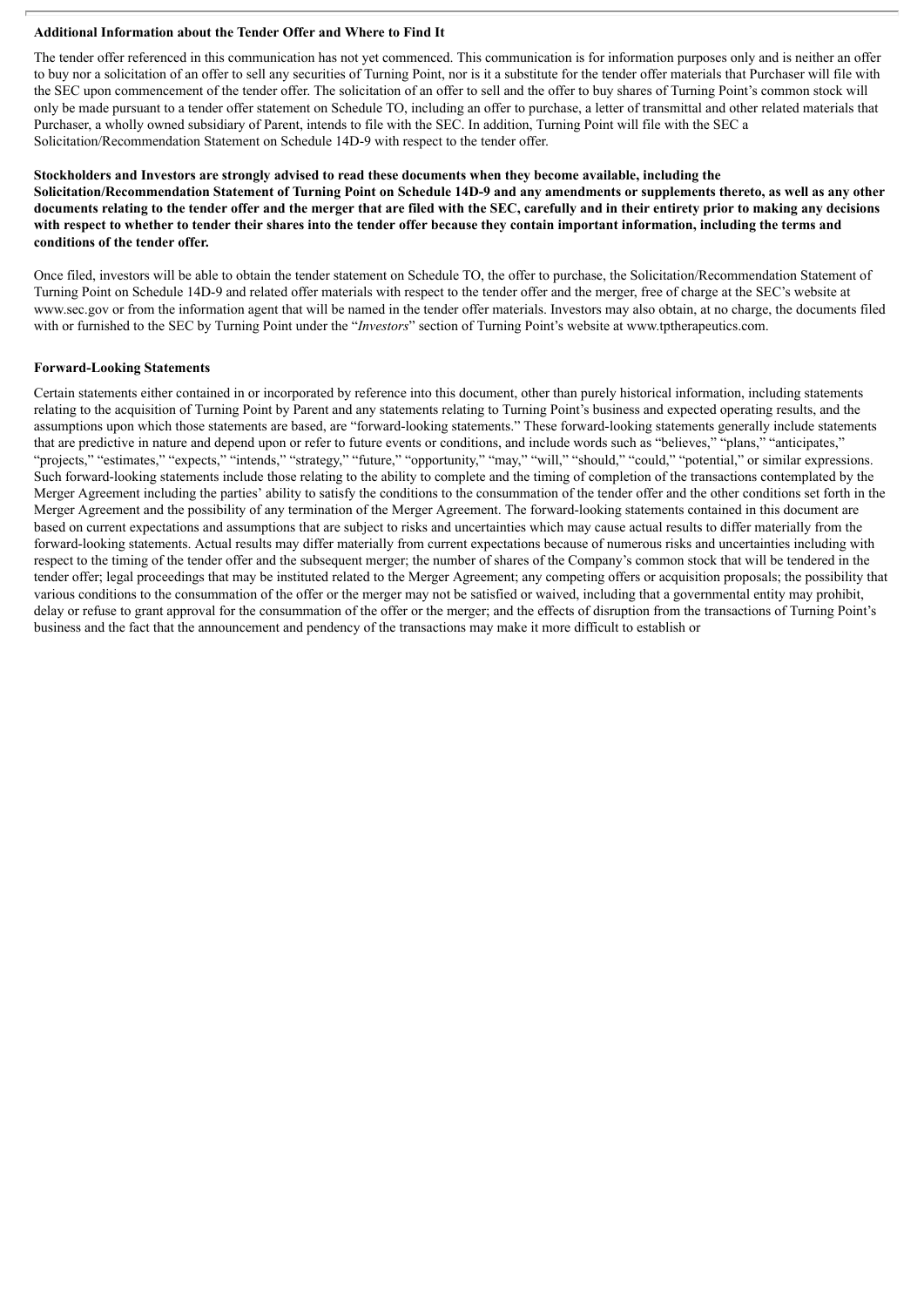maintain relationships with employees and business partners. The risks and uncertainties may be amplified by the COVID-19 pandemic, which has caused significant economic uncertainty. The extent to which the COVID-19 pandemic impacts Turning Point's businesses, operations, and financial results, including the duration and magnitude of such effects, will depend on numerous factors, which are unpredictable, including, but not limited to, the duration and spread of the outbreak, its severity, the actions to contain the virus or treat its impact, and how quickly and to what extent normal economic and operating conditions can resume. The foregoing factors should be read in conjunction with the risks and cautionary statements discussed or identified in Turning Point's public filings with the SEC from time to time, including Turning Point's most recent Annual Report on Form 10-K for the year ended December 31, 2021 and Quarterly Reports on Form 10-Q. Turning Point's stockholders and investors are cautioned not to unduly rely on these forward-looking statements. The forward-looking statements speak only as of the date hereof and, other than as required by applicable law, Turning Point expressly disclaims any intent or obligation to update or revise publicly these forward-looking information or statements.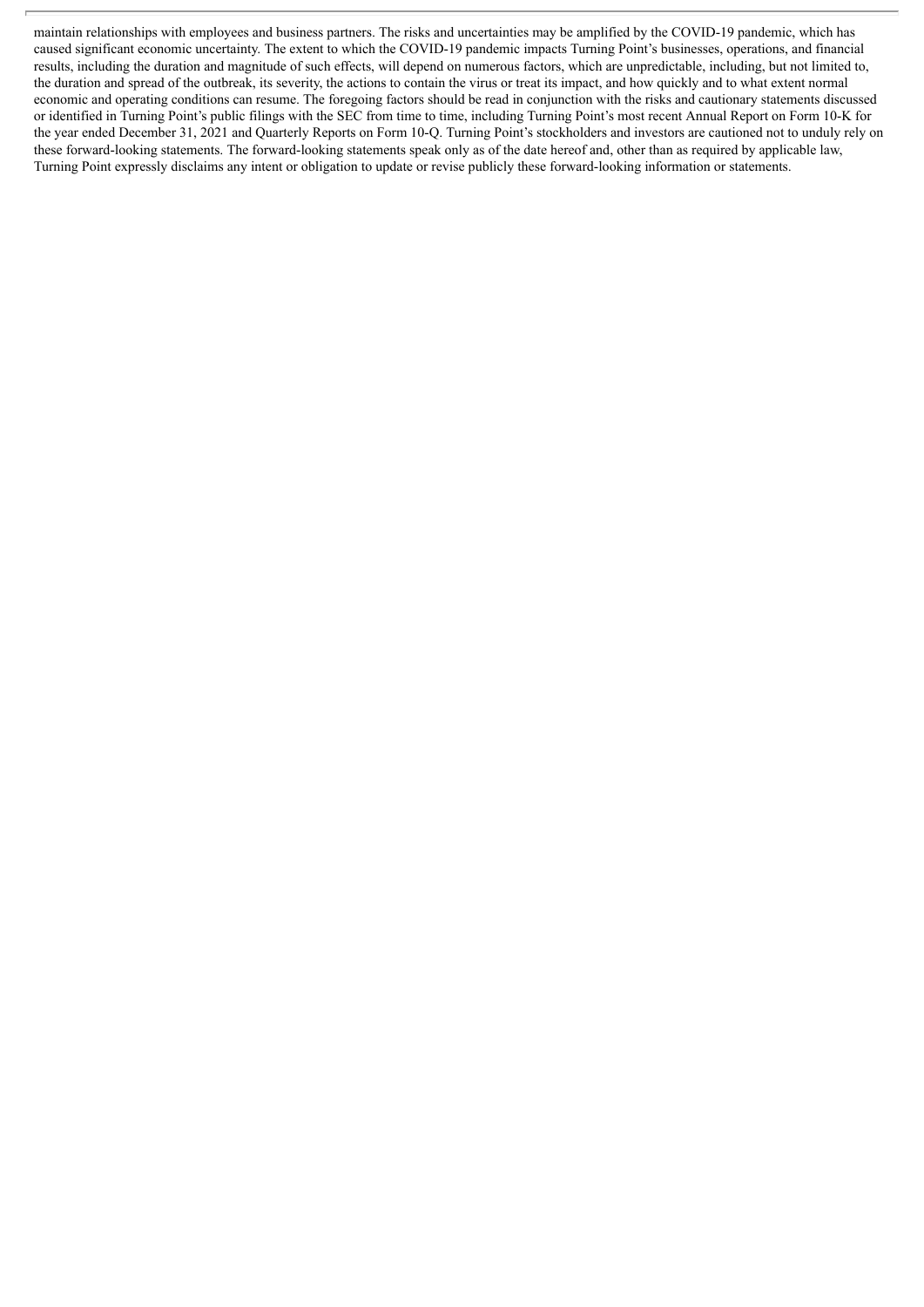**SIGNATURES**

Pursuant to the requirements of the Securities Exchange Act of 1934, the registrant has duly caused this report to be signed on its behalf by the undersigned hereunto duly authorized.

Date: June 3, 2022 By: /s/ Brian Sun

#### **TURNING POINT THERAPEUTICS, INC.**

Brian Sun **Senior Vice President and General Counsel**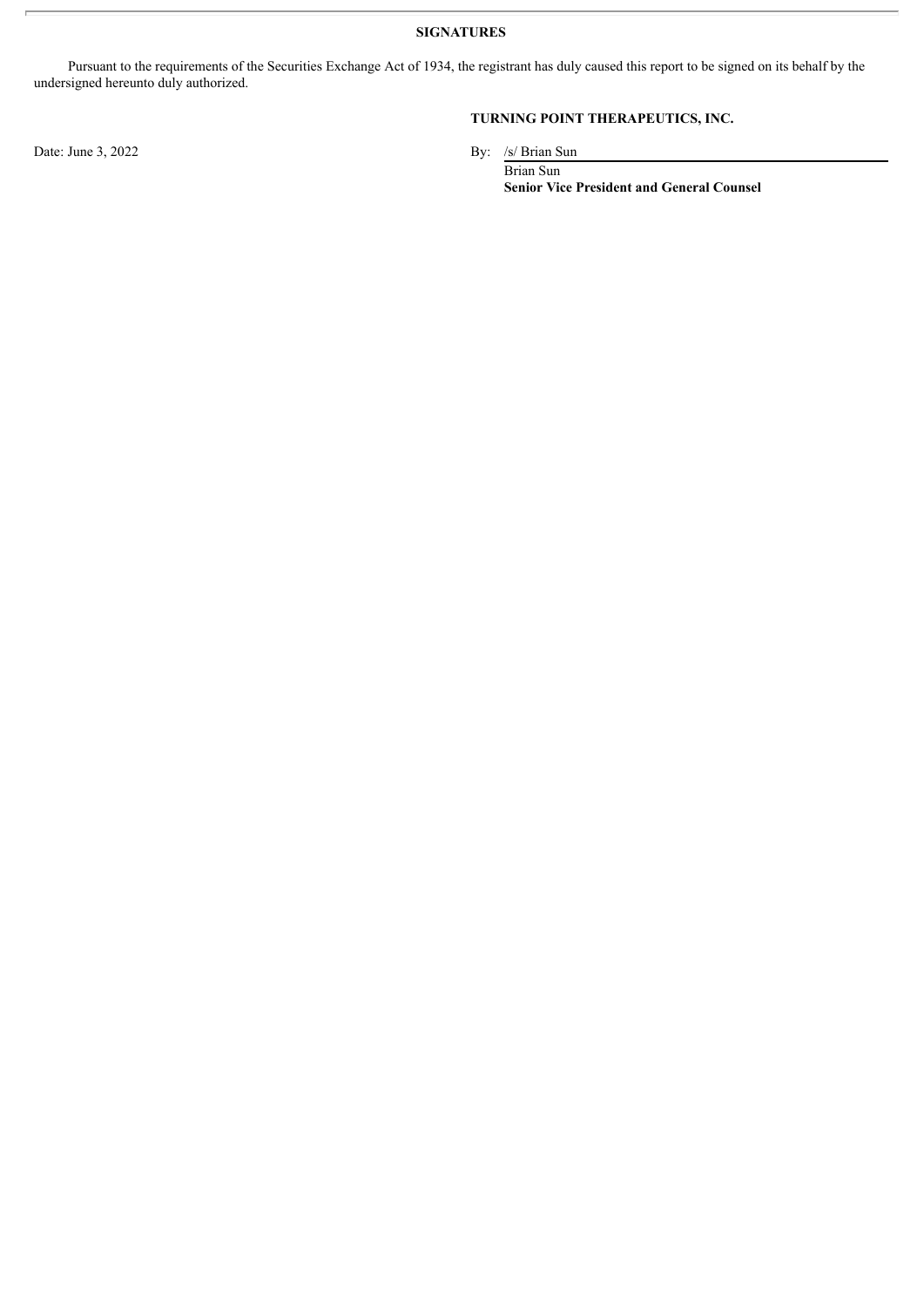# <span id="page-5-0"></span>**UII** Bristol Myers Squibb



#### **Bristol Myers Squibb to Acquire Turning Point Therapeutics, a Leading Precision Oncology Company**

Acquisition Brings Repotrectinib, a Potential Best-in-Class, Next-Generation ROS1/NTRK Inhibitor with Differentiated Duration of Response for *Patients with ROS1-positive First-Line Non-Small Cell Lung Cancer; Expected to Launch in 2023*

Bristol Myers Squibb to Commence All-Cash Tender Offer to Acquire All Outstanding Shares of Turning Point Therapeutics for \$76.00 per Share

*Expected to be Accretive to Non-GAAP Earnings Per Share beginning in 2025*

(NEW YORK & SAN DIEGO, June 3, 2022) – Bristol Myers Squibb (NYSE:BMY) and Turning Point Therapeutics, Inc. (NASDAQ:TPTX) today announced a definitive merger agreement under which Bristol Myers Squibb will acquire Turning Point Therapeutics for \$76.00 per share. The transaction was unanimously approved by both the Bristol Myers Squibb and Turning Point Therapeutics Boards of Directors and is anticipated to close during the third quarter of 2022.

Turning Point Therapeutics is a clinical-stage precision oncology company with a pipeline of investigational medicines designed to target the most common mutations associated with oncogenesis. Turning Point Therapeutics' lead asset, repotrectinib, is a next-generation, potential best-in-class tyrosine kinase inhibitor (TKI) targeting the ROS1 and NTRK oncogenic drivers of non-small cell lung cancer (NSCLC) and other advanced solid tumors. Repotrectinib has been granted three Breakthrough Therapy Designations from the U.S. Food and Drug Administration. In the Phase 1/2 TRIDENT-1 clinical trial, longer duration of response has been observed in the landmark analysis with repotrectinib than with existing ROS1 agents in first-line NSCLC.

Bristol Myers Squibb expects repotrectinib to be approved in the U.S. in the second half of 2023 and become a new standard of care for patients with ROS1-positive NSCLC in the first-line setting. The company also plans to continue to explore the potential of Turning Point Therapeutics' promising pipeline of novel compounds.

"The acquisition of Turning Point Therapeutics further broadens our leading oncology franchise by adding a best-in-class, late-stage precision oncology asset," said Giovanni Caforio, M.D., Board Chair and Chief Executive Officer, Bristol Myers Squibb. "With this transaction, we are continuing our strong track record of strategic business development to further enhance our growth profile."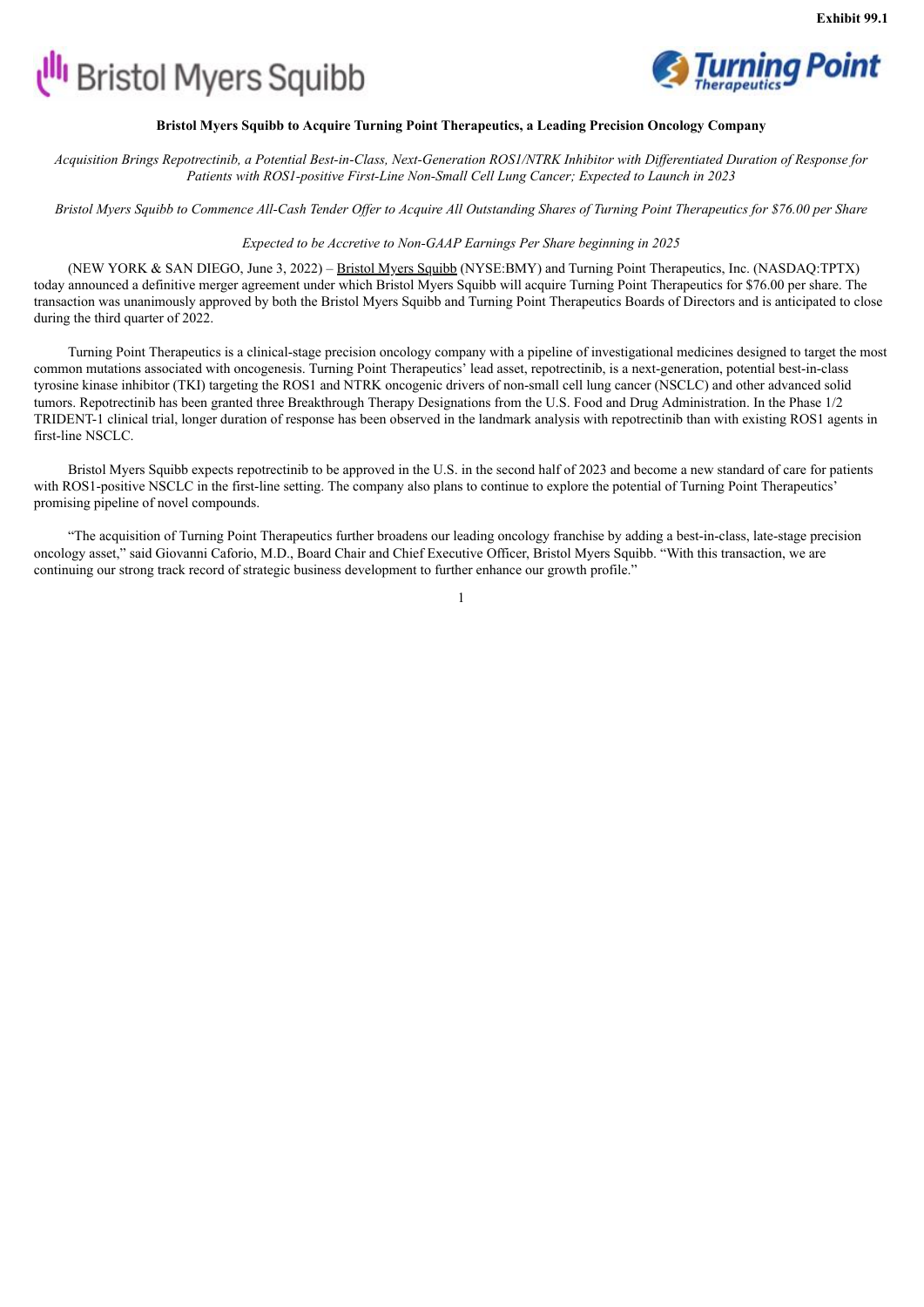"Today's news builds upon our long legacy of pioneering next-generation medicines for patients with cancer," said Samit Hirawat, M.D., Chief Medical Officer, Global Drug Development, Bristol Myers Squibb. "With repotrectinib, we have the opportunity to change the standard of care and address a significant unmet medical need for ROS1-positive non-small cell lung cancer patients."

"Through this transaction, we will be able to harness the full potential of our precision oncology platform to advance the standard of care for cancer patients. Since our founding, we have leveraged our deep scientific expertise to develop a pipeline of promising precision oncology assets," said Athena Countouriotis, M.D., President and Chief Executive Officer, Turning Point Therapeutics. "With Bristol Myers Squibb's leadership in oncology, strong commercial capabilities and manufacturing footprint, we will be able to further accelerate the pace at which we can bring our novel medicines to benefit people diagnosed with cancer around the world."

#### **Financial Details and 2022 Financial Guidance**

The transaction supports Bristol Myers Squibb's medium- to long-term growth strategy with accretion to non-GAAP earnings per share (EPS) beginning in 2025. The transaction is expected to be up to \$0.08 per share dilutive to non-GAAP EPS in 2022 prior to any impact from an acquired in-process research and development charge based on final accounting treatment. The accounting treatment as a business combination or asset acquisition will be determined upon the expected close of the transaction in the third quarter of 2022.

#### **Transaction Terms and Financing**

Under the terms of the merger agreement, Bristol Myers Squibb will promptly commence a tender offer to acquire all of the outstanding shares of Turning Point Therapeutics' common stock at a price of \$76.00 per share in an all-cash transaction for a total consideration of \$4.1 billion in equity value. Turning Point Therapeutics' Board of Directors unanimously recommends that Turning Point Therapeutics shareholders tender their shares in the tender offer.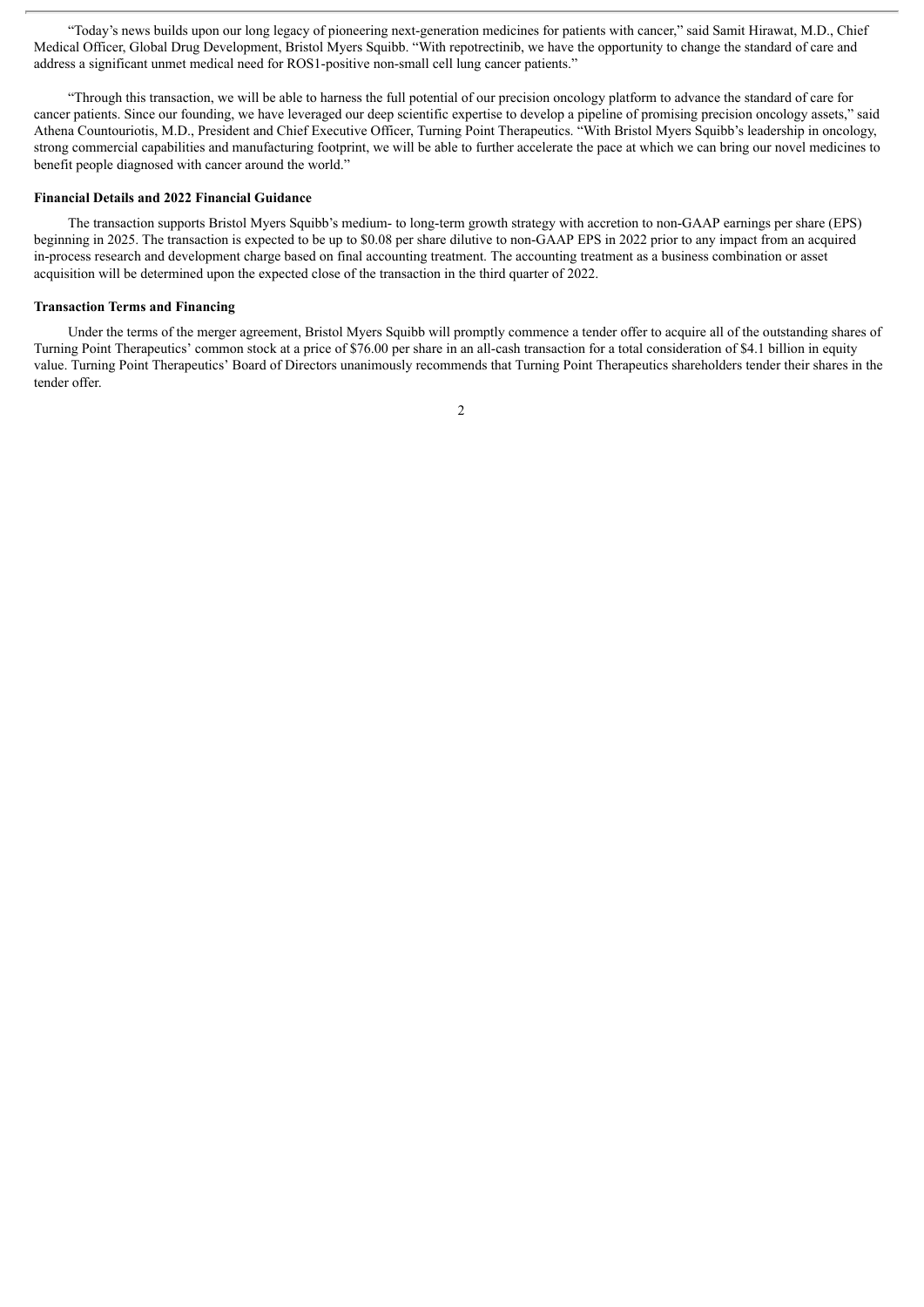The transaction is subject to customary closing conditions, including the tender of a majority of the outstanding shares of Turning Point Therapeutics' common stock and the expiration or termination of the waiting period under the Hart-Scott-Rodino Antitrust Improvements Act of 1976. Following the successful closing of the tender offer, Bristol Myers Squibb will acquire all remaining shares of Turning Point Therapeutics that are not tendered into the tender offer through a second-step merger at the same price of \$76.00 per share.

Bristol Myers Squibb expects to finance the acquisition with cash on hand.

#### **Advisors**

Gordon Dyal & Co., LLC is serving as the exclusive financial advisor to Bristol Myers Squibb, and Kirkland & Ellis LLP is serving as legal counsel. Goldman Sachs & Co. LLC is serving as the exclusive financial advisor to Turning Point Therapeutics, and Cooley LLP is serving as legal counsel.

#### **About Bristol Myers Squibb**

Bristol Myers Squibb is a global biopharmaceutical company whose mission is to discover, develop and deliver innovative medicines that help patients prevail over serious diseases. For more information about Bristol Myers Squibb, visit us at BMS.com or follow us on LinkedIn, Twitter, YouTube, Facebook, and Instagram.

#### **About Turning Point Therapeutics Inc.**

Turning Point Therapeutics is a clinical-stage precision oncology company with a pipeline of investigational drugs designed to address key limitations of existing cancer therapies. The company's lead drug candidate, repotrectinib, is a next-generation kinase inhibitor targeting the ROS1 and TRK oncogenic drivers of non-small cell lung cancer and advanced solid tumors. Repotrectinib, which is being studied in a registrational Phase 2 study in adults and a Phase 1/2 study in pediatric patients, has shown antitumor activity and durable responses among kinase inhibitor treatment-naïve and pre-treated patients. The company's pipeline of precision oncology drug candidates is being studied across a variety of solid tumors. The company is driven to develop therapies that mark a turning point for patients in their cancer treatment. For more information, visit www.tptherapeutics.com.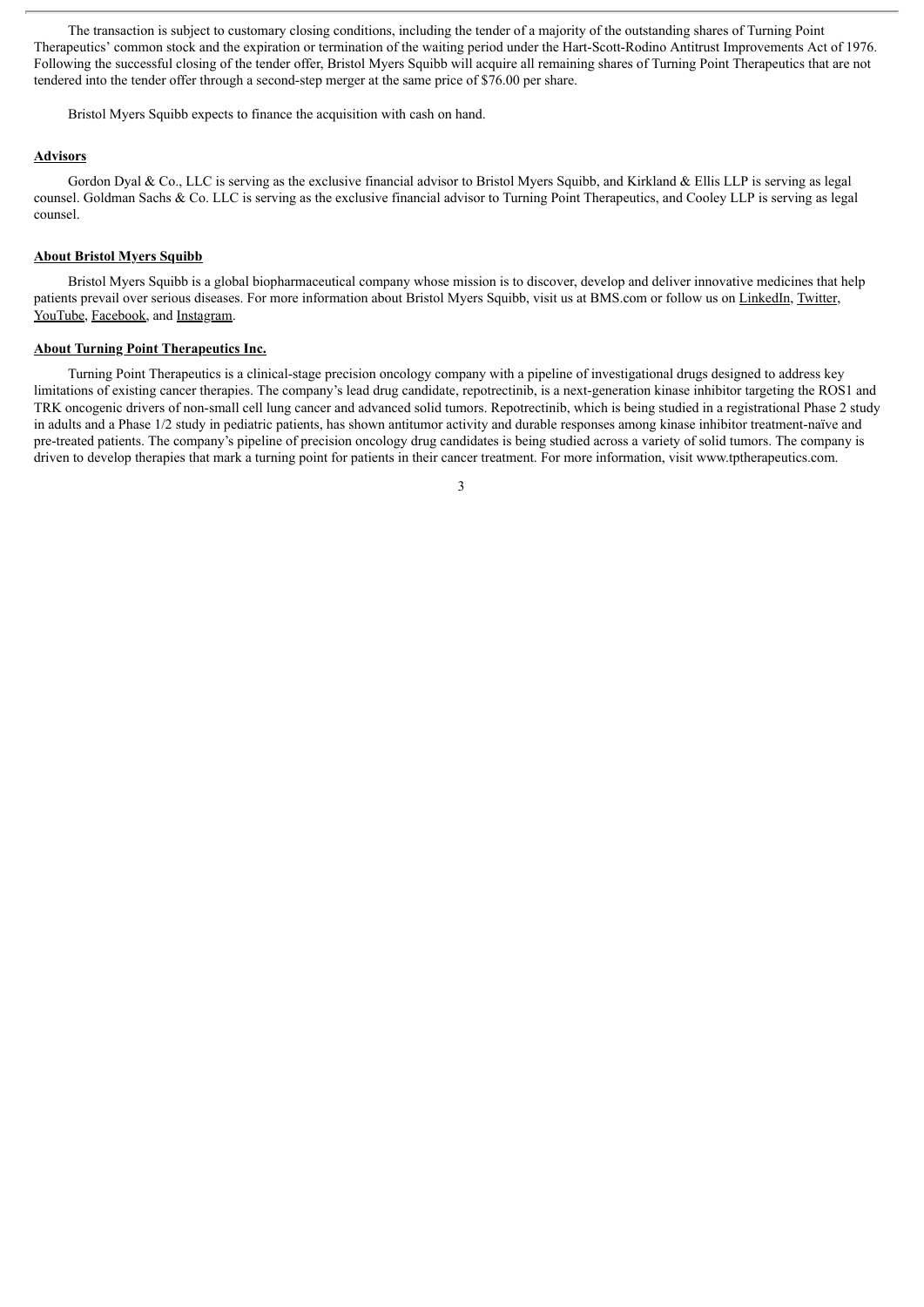#### **Additional Information about the Tender Offer and Where to Find it**

The tender offer described in this communication has not yet commenced. This communication is for informational purposes only and is neither an offer to purchase nor a solicitation of an offer to sell securities, nor is it a substitute for the tender offer materials that Bristol Myers Squibb and Rhumba Merger Sub Inc. ("Merger Sub") will file with the U.S. Securities and Exchange Commission ("SEC"). At the time the tender offer is commenced, Bristol Myers Squibb will cause Merger Sub to file a tender offer statement on Schedule TO and Turning Point Therapeutics will file a recommendation statement on Schedule 14D-9. INVESTORS AND TURNING POINT THERAPEUTICS STOCKHOLDERS ARE STRONGLY ADVISED TO READ THE TENDER OFFER STATEMENT (INCLUDING AN OFFER TO PURCHASE, LETTER OF TRANSMITTAL AND RELATED TENDER OFFER DOCUMENTS) AND THE RELATED SOLICITATION/ RECOMMENDATION STATEMENT ON SCHEDULE 14D-9 THAT WILL BE FILED BY TURNING POINT THERAPEUTICS WITH THE SEC, BECAUSE THEY WILL CONTAIN IMPORTANT INFORMATION THAT SHOULD BE CONSIDERED BY TURNING POINT THERAPEUTICS'S INVESTORS BEFORE ANY DECISION IS MADE WITH RESPECT TO THE TENDER OFFER. These documents will be available at no charge on the SEC's website at www.sec.gov. In addition, a copy of the offer to purchase, letter of transmittal and certain other related tender offer documents (once they become available) may be obtained free of charge at www.bms.com or by directing a request to Bristol Myers Squibb, Office of the Corporate Secretary, 430 East 29th Street, 14th Floor, New York, New York 10154-0037. A copy of the tender offer statement and the solicitation/recommendation statement will be made available to all stockholders of Turning Point Therapeutics free of charge at tptherapeutics.com.

In addition to the offer to purchase, the related letter of transmittal and certain other offer documents, as well as the solicitation/recommendation statement, the company and Turning Point Therapeutics file annual, quarterly and special reports, proxy statements and other information with the SEC. You may read any reports, statements or other information filed by the company or Turning Point Therapeutics with the SEC at no charge on the SEC's website at www.sec.gov.

#### **Cautionary Statement Regarding Forward-Looking Statements**

This communication contains "forward-looking statements" within the meaning of Section 27A of the Securities Act of 1933, as amended, and Section 21E of the Securities Exchange Act of 1934, as amended, regarding, among other things, the acquisition of Turning Point Therapeutics by the company and the development and commercialization of certain biological compounds. These statements may be identified by the fact they use words such as "should," "could," "expect," "anticipate," "estimate," "target," "may," "project," "guidance," "intend," "plan," "believe," "will" and other words and terms of similar meaning and expression in connection with any discussion of future operating or financial performance, although not all forwardlooking statements contain such terms. All statements that are not statements of historical facts are, or may be deemed to be, forward-looking statements. These statements are only predictions, and such forward-looking statements are based on current expectations and involve inherent risks and uncertainties, including factors that could delay, divert or change any of them, and could cause actual outcomes and results to differ materially from current expectations. No forward-looking statement can be guaranteed. Actual results may differ materially from current expectations because of numerous risks and uncertainties including with respect to (i) the timing of the tender offer and the subsequent merger, (ii) the number of shares of the Turning Point Therapeutics' common stock that will be tendered in the tender offer, (iii) the risk that the expected benefits or synergies of the acquisition will not be realized, (iv) the risk that legal proceedings may be instituted related to the merger agreement, (v) any competing offers or acquisition proposals for Turning Point Therapeutics, (vi) the possibility that various conditions to the consummation of the tender offer or the acquisition may not be satisfied or waived, including that a governmental entity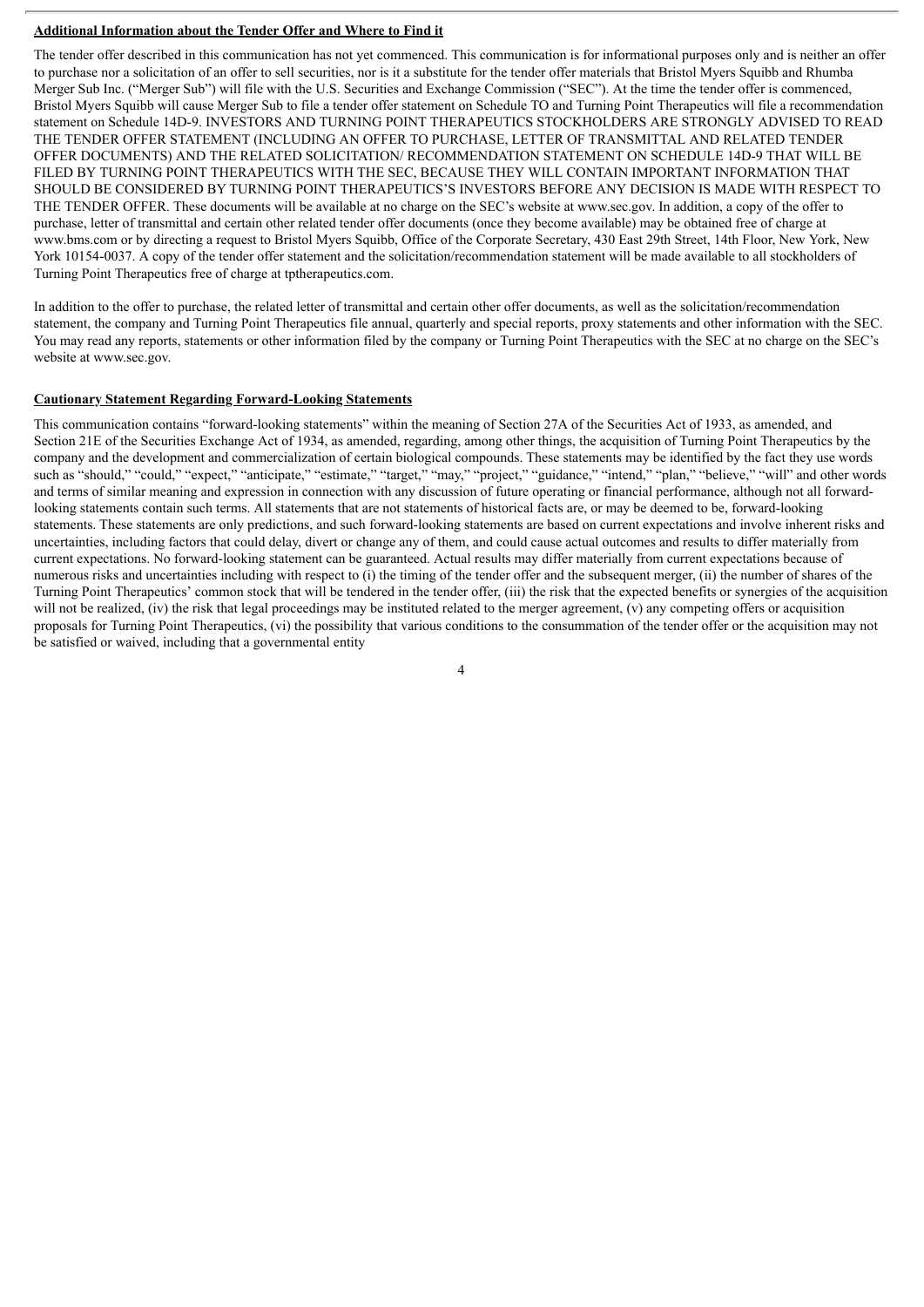may prohibit, delay or refuse to grant approval for the consummation of the offer or the acquisition and (vii) unanticipated difficulties or expenditures relating to the proposed transaction, the response of business partners and competitors to the announcement of the proposed transaction and/or potential difficulties in employee retention as a result of the announcement and pendency of the proposed transaction. The actual financial impact of this transaction may differ from the expected financial impact described in this communication. In addition, the compounds described in this communication are subject to all the risks inherent in the drug development process, and there can be no assurance that the development of these compounds will be commercially successful. Forward-looking statements in this communication should be evaluated together with the many uncertainties that affect Bristol Myers Squibb's business, particularly those identified in the cautionary factors discussion in Bristol Myers Squibb's Annual Report on Form 10-K for the year ended December 31, 2021, and its subsequent Quarterly Reports on Form 10-Q and Current Reports on Form 8-K and in Turning Point Therapeutics' Annual Report on Form 10-K for the year ended December 31, 2021 and its subsequent Quarterly Reports on Form 10-Q , as well as other documents that may be filed by Bristol Myers Squibb or Turning Point Therapeutics from time to time with the SEC. Neither the company nor Turning Point Therapeutics undertakes any obligation to publicly update any forward-looking statement, whether as a result of new information, future events or otherwise. The forward-looking statements made in this communication relate only to events as of the date on which the statements are made.

#### **Use of Non-GAAP Financial Information and Financial Guidance**

In discussing financial guidance, Bristol Myers Squibb refers to financial measures that are not in accordance with U.S. Generally Accepted Accounting Principles (GAAP). The non-GAAP financial measures are provided as supplemental information to the financial measures presented in this communication that are calculated and presented in accordance with GAAP and are presented because management has evaluated the company's financial results both including and excluding the adjusted items or the effects of foreign currency translation, as applicable, and believes that the non-GAAP financial measures presented portray the results of the company's baseline performance, supplement or enhance management, analysts and investors overall understanding of the company's underlying financial performance and trends and facilitate comparisons among current, past and future periods

Non-GAAP earnings and related EPS information are adjusted to exclude certain costs, expenses, gains and losses and other specified items that are evaluated on an individual basis after considering their quantitative and qualitative aspects and typically have one or more of the following characteristics, such as being highly variable, difficult to project, unusual in nature, significant to the results of a particular period or not indicative of past or future operating results. These items are excluded from non-GAAP earnings and related EPS information because Bristol Myers Squibb believes they neither relate to the ordinary course of Bristol Myers Squibb's business nor reflect Bristol Myers Squibb's underlying business performance. Similar charges or gains were recognized in prior periods and will likely reoccur in future periods.

Because the non-GAAP financial measures are not calculated in accordance with GAAP, they should not be considered superior to or as a substitute for the related financial measures that are prepared in accordance with GAAP and are not intended to be considered in isolation and may not be the same as or comparable to similarly titled measures presented by other companies due to possible differences in method and in the items being adjusted. We encourage investors to review our financial statements and publicly-filed reports in their entirety and not to rely on any single financial measure.